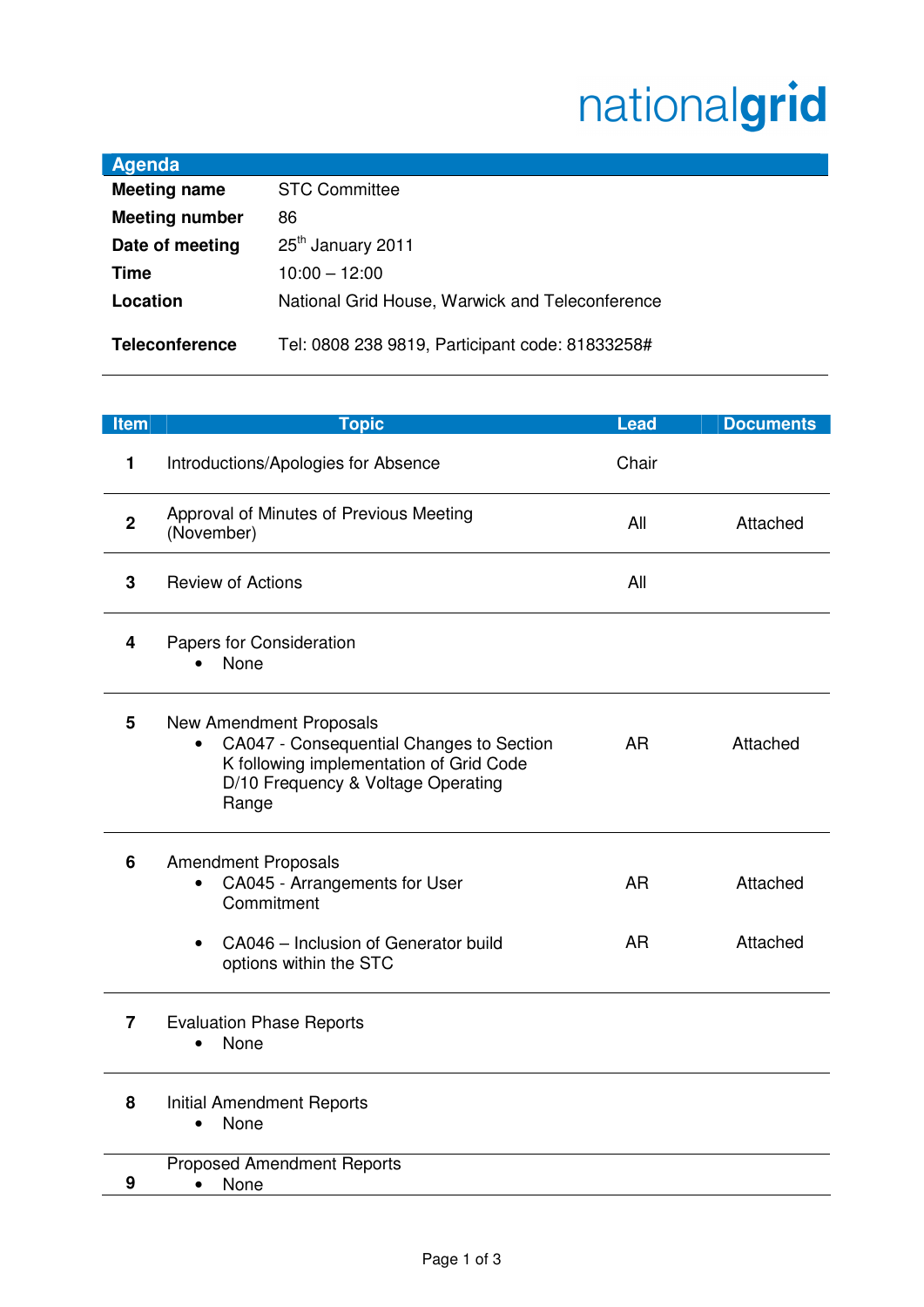| 10 | <b>Amendment Reports</b><br>CA044 – Clarification of Party and Party<br>Representatives Responsibilities                                                                       | LН                                          | Attached |
|----|--------------------------------------------------------------------------------------------------------------------------------------------------------------------------------|---------------------------------------------|----------|
| 11 | <b>Pending Authority Decisions</b><br>None                                                                                                                                     |                                             |          |
| 12 | <b>Authority Decisions</b><br>CA043 - Clarification of Workgroups within<br>the Evaluation Phase                                                                               | <b>AS</b>                                   |          |
| 13 | <b>STC Procedures</b><br>PA060 - STCP 11-3 Amendment of<br>process for outage change costing                                                                                   | <b>BT</b>                                   |          |
| 14 | <b>Competition in Onshore Electricity Transmission</b>                                                                                                                         | Authority                                   |          |
| 15 | <b>Offshore Regime</b>                                                                                                                                                         | Authority                                   |          |
| 16 | <b>European Developments</b>                                                                                                                                                   | Authority                                   |          |
| 17 | Impact of Other Code Modifications<br><b>CUSC</b><br><b>Grid Code</b>                                                                                                          | All                                         |          |
| 18 | Reports from sub-committees                                                                                                                                                    | All                                         |          |
| 19 | Any Other Business<br>Seven Year Statement<br>Code Governance Review 'Code<br>$\bullet$<br>Administration Code of Practice'<br>Questionnaire<br>STCP 1-1 and Guidance document | All<br><b>BT</b><br><b>BT</b><br><b>BTa</b> |          |
| 20 | Publications<br><b>Confidential Items</b>                                                                                                                                      | All                                         |          |
| 21 | <b>Next Meeting</b>                                                                                                                                                            |                                             |          |

 $\bullet$  Wednesday 29<sup>th</sup> February, 10am